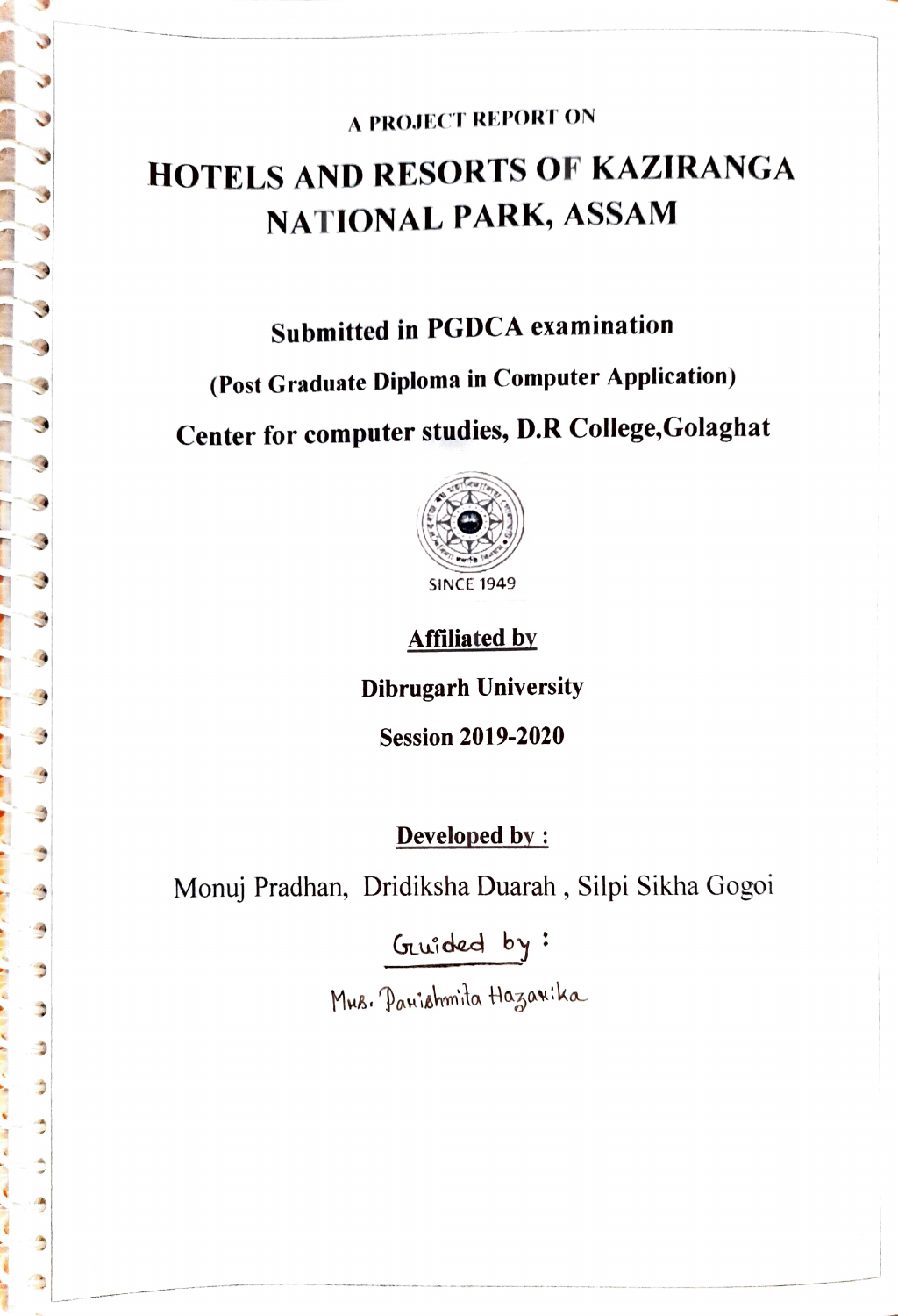# A PROJECT REPORT ON WEB PAGE DESIGN FOR 'Some Medicinal Plants of North-East India'

(Submitted for the fulfilment of PGDCA)



(Affiliated by Dibrugarh University, Session 2019-20)

Develop by: Guided by: Miss Rituparna Gogoi Miss Parismita Hazarika Tayaba Siddika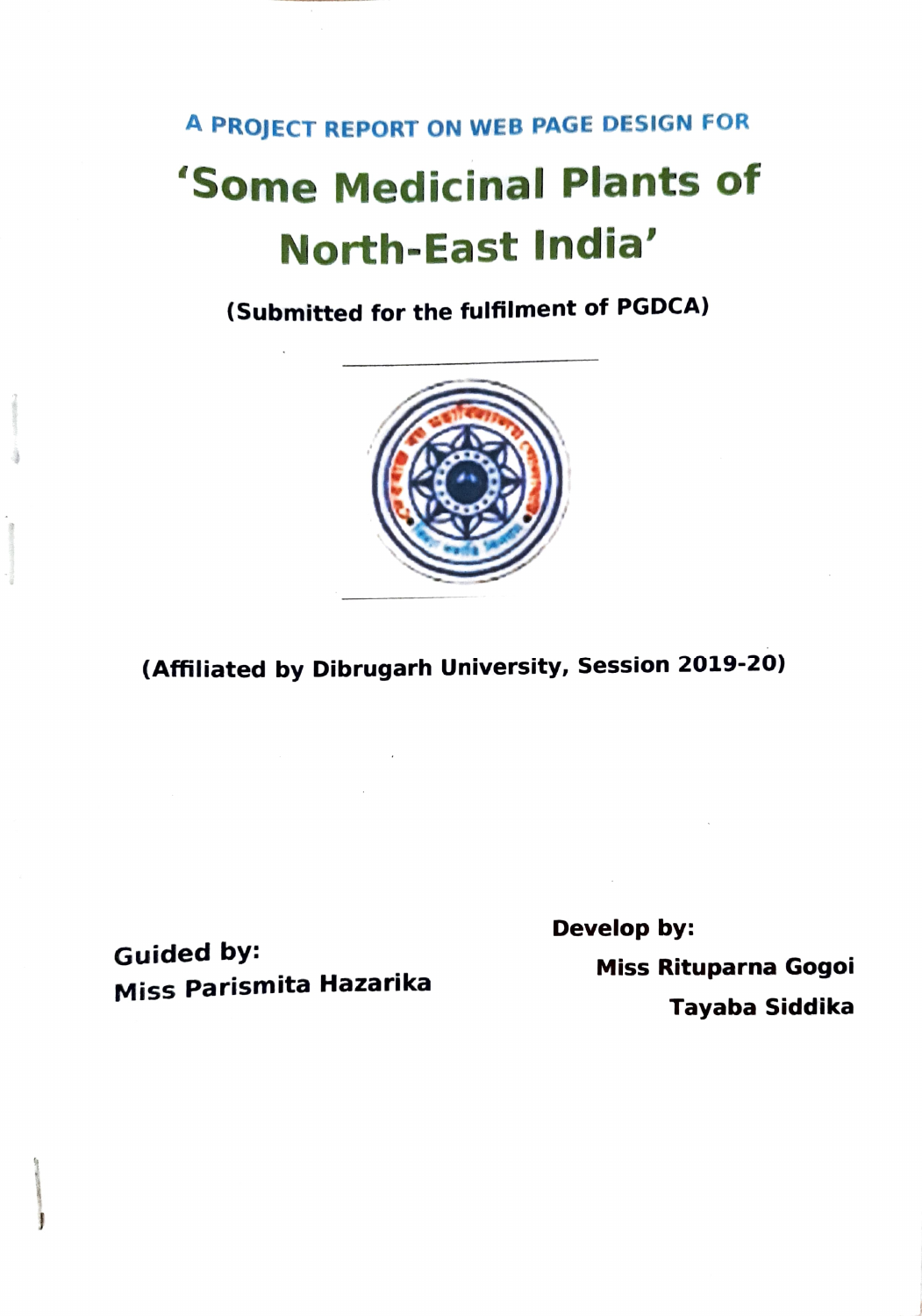## MAJULI

## THE WORLD'S LARGEST RIVER ISLAND



#### A PROJECT REPORT ON WEB PAGE DESIGN

Submitted for PGDCA examination (Post Graduate Diploma in Computer Application) Centre for Computer Studies, D.R. College, Golaghat. Session  $-2019 - 2020$ 

Affiliated by

Dibrugarh University

Developed By, Miss Sumi Nag Miss DiprekhaTamuli PGDCA 2019-2020

Guided by Mrs. Parishmita Hazarika, Teacher Centre for Computer Studies, D.R. College